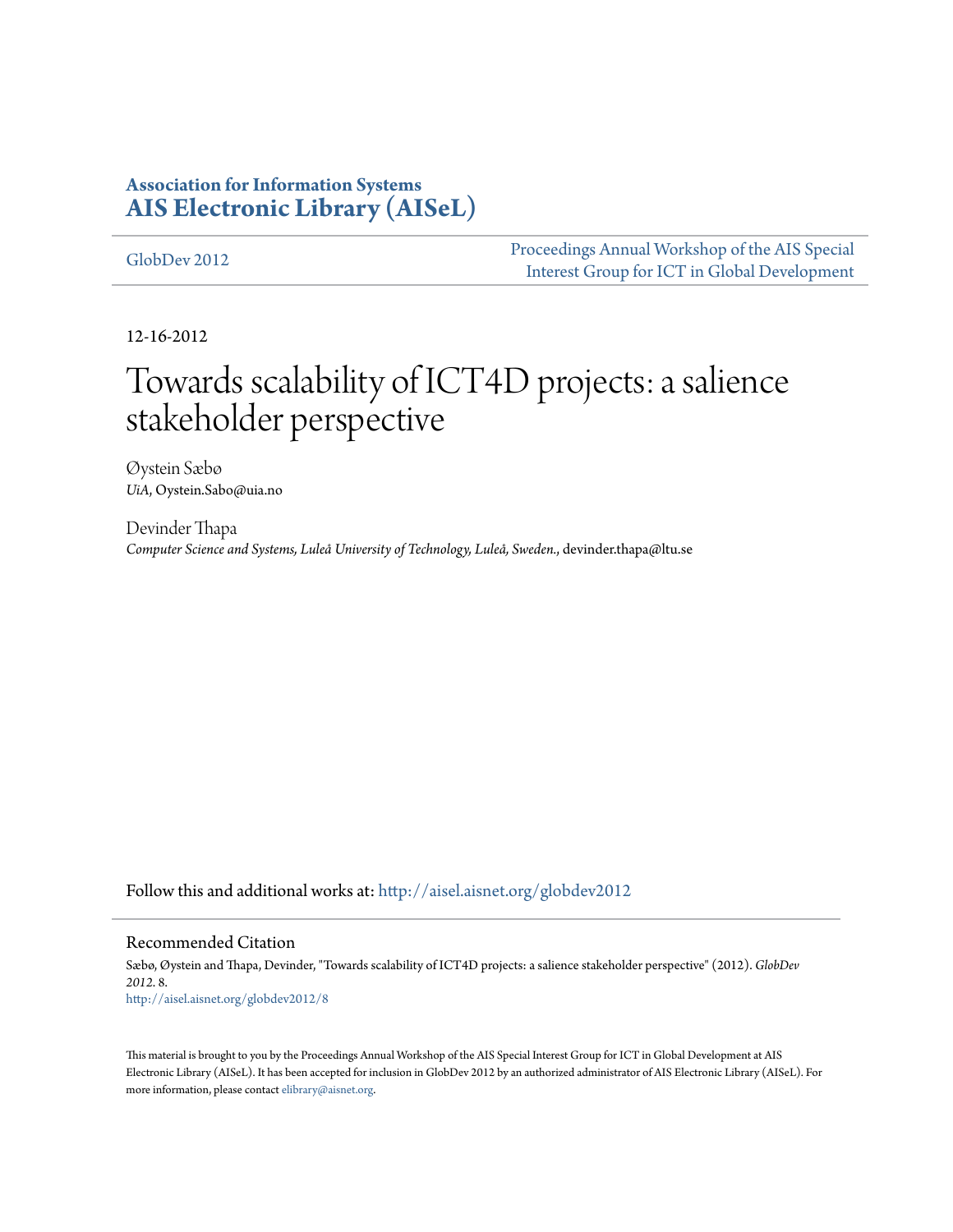## **Towards scalability of ICT4D projects: a salience stakeholder perspective**

by

Øystein Sæbø, University of Agder, Norway, oystein.sabo@uia.no, and Devinder Thapa, Luleå University of Technology, Sweden, devinder.thapa@ltu.se

#### **Keywords: ICT4D, salience stakeholder analysis, Nepal, wireless project**

#### **ABSTRACT**

In this paper we explore how the salient role of stakeholders influences the scalability of information and communication technology for development (ICT4D)projects. While a number of studies have indicated that pilot ICT4D studies fail to scale, conceptual clarity needs attention. Such failure is influenced by a lack of transfer of salience from salient stakeholders in the pilot study to stakeholders in replicated instances. This paper employed the stakeholder theory to explore salient roles. An exploratory case study in rural mountain areas of Nepal is conducted, focusing on the Nepal Wireless Network Project (NWNP). Despite a seemingly similar point of departure the project's success varied dramatically from one village to another. A main explanatory factor is differences in the salient roles of stakeholders. This study contributes to the discourse on the scalability of ICT4D projects by identifying the roles of salient stakeholders and potential stakeholders.

#### **INTRODUCTION**

Scalability, the process of expanding the size and scope of an ICT project within a particular setting or incorporating it into other settings (Walsham & Sahay, 2006), remains a key issue in the ICT4D area, and more research is needed (Walsham, Robey, & Sahay, 2007). Successful ICT4D projects are often characterized by the presence of salient stakeholders (Díaz Andrade & Urquhart, 2010; Unwin, 2009) who is really committed to run the project, irrespective of numerous challenges. While there is no doubt that salient stakeholders are important to succeed, their importance is challenging when rolling out at wider scale from the first instance, since they cannot be located into every new instance of the project.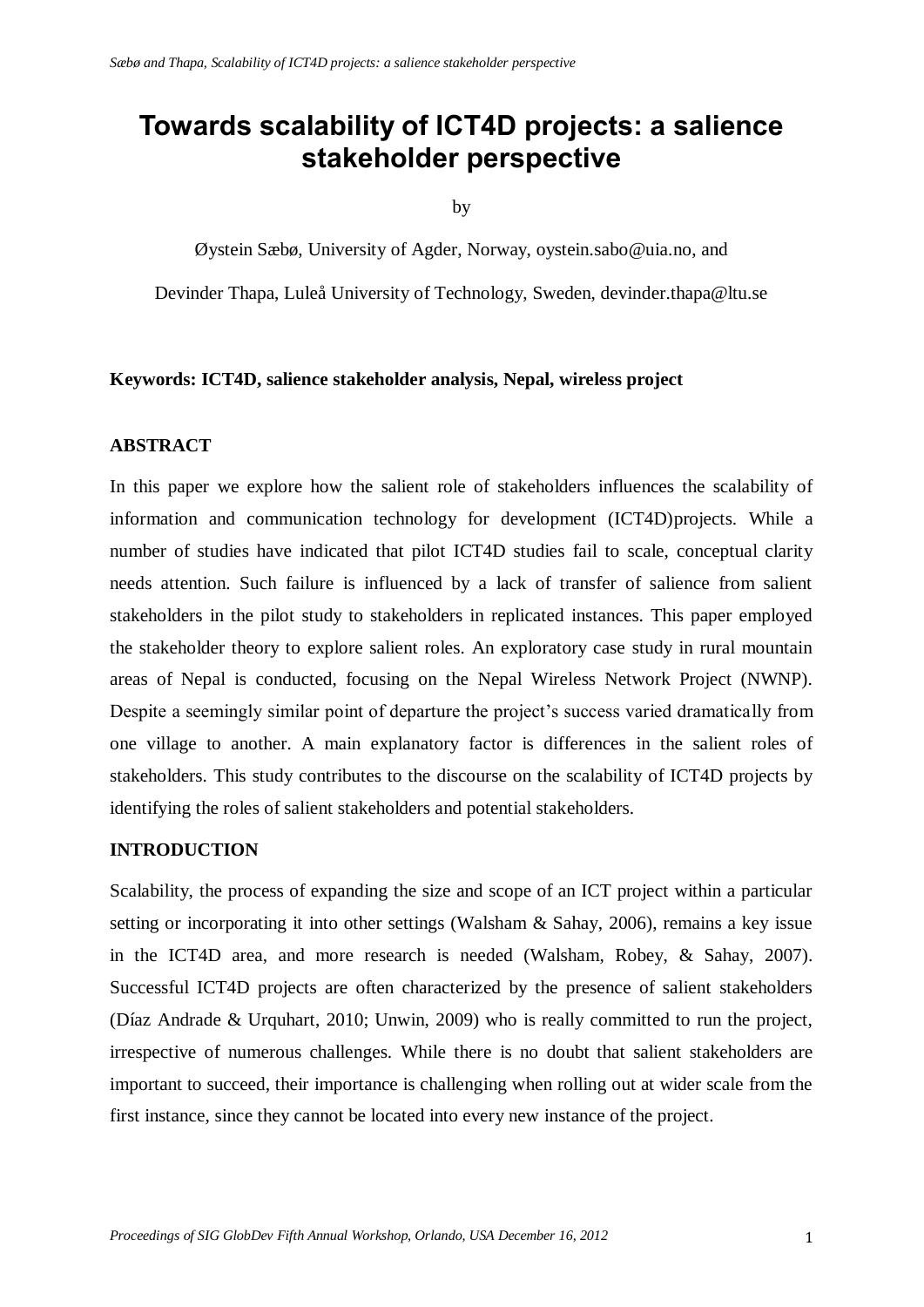The question then is how to compensate for the lack of salient stakeholder while rolling out at scale from a pilot study. Stakeholder Theory (ST) provides a deeper analysis to identify stakeholders and their agendas (Sæbø et al., 2011). In this paper ST is used to explore stakeholders' salience (Mitchell, Agle, & Wood, 1997), which refers to the combination of power, urgency and legitimacy. Furthermore it is employed to explore the origin of the saliency, from demand side or supply side. Demand side refers to the consumers of the services whereas the supply-side refers to those who fund, design and implements the services (De', 2005). By identifying stakeholders and their saliency, the variations of salience among stakeholders in different instances of the same ICT4D project can be explored.

To address these issues an exploratory case study (Yin, 2009) was conducted in the rural mountain areas of Nepal, focusing on the services of NWNP. The ICT services of NWNP are extended to more than 150 villages. However, the uptake and impact from the services have varied, from 'success' (discussed by (Sæbø & Thapa, 2012; Thapa & Sein, 2010)) to partial uptake, and almost no impact. The roles of various stakeholder is explored to identify their influence on the success, or otherwise, when introducing the NWNP services. The study investigates the stakeholders' salience by explaining their power, legitimacy and urgency to influence the projects. Furthermore, characteristics of potential salient stakeholders are identified.

The remainder of the paper is organized as follows: The theoretical description of ST is outlined in the next section, followed by the case description and the research strategy. The findings of the stakeholder salient analyses are then summarized. Finally, implications of the study, together with future research directions, are elaborated on in the discussion.

#### **STAKEHOLDER THEORY**

ST has its origin in the management literature (Bailur, 2007), where it has been used to address issues of 'who and what really counts' (Freeman, 1994) by identifying groups or individuals who affect, or are affected by, the achievement of a corporation's purpose. Three main perspectives or approaches can be identified within ST: normative, instrumental and descriptive (Donaldson & Preston, 1995). The normative aspect focuses on the legitimate interests of all stakeholders (Donaldson & Preston, 1995) and is concerned with stakeholders as an end in themselves (Mellahi & Wood, 2003). Stakeholders should be treated on the basis of some underlying moral or philosophical principles (Mellahi & Wood, 2003). As stakeholders have legitimate interests, they should all have equality of opportunity and considerations (Bailur, 2007). The instrumental aspect focuses on connections between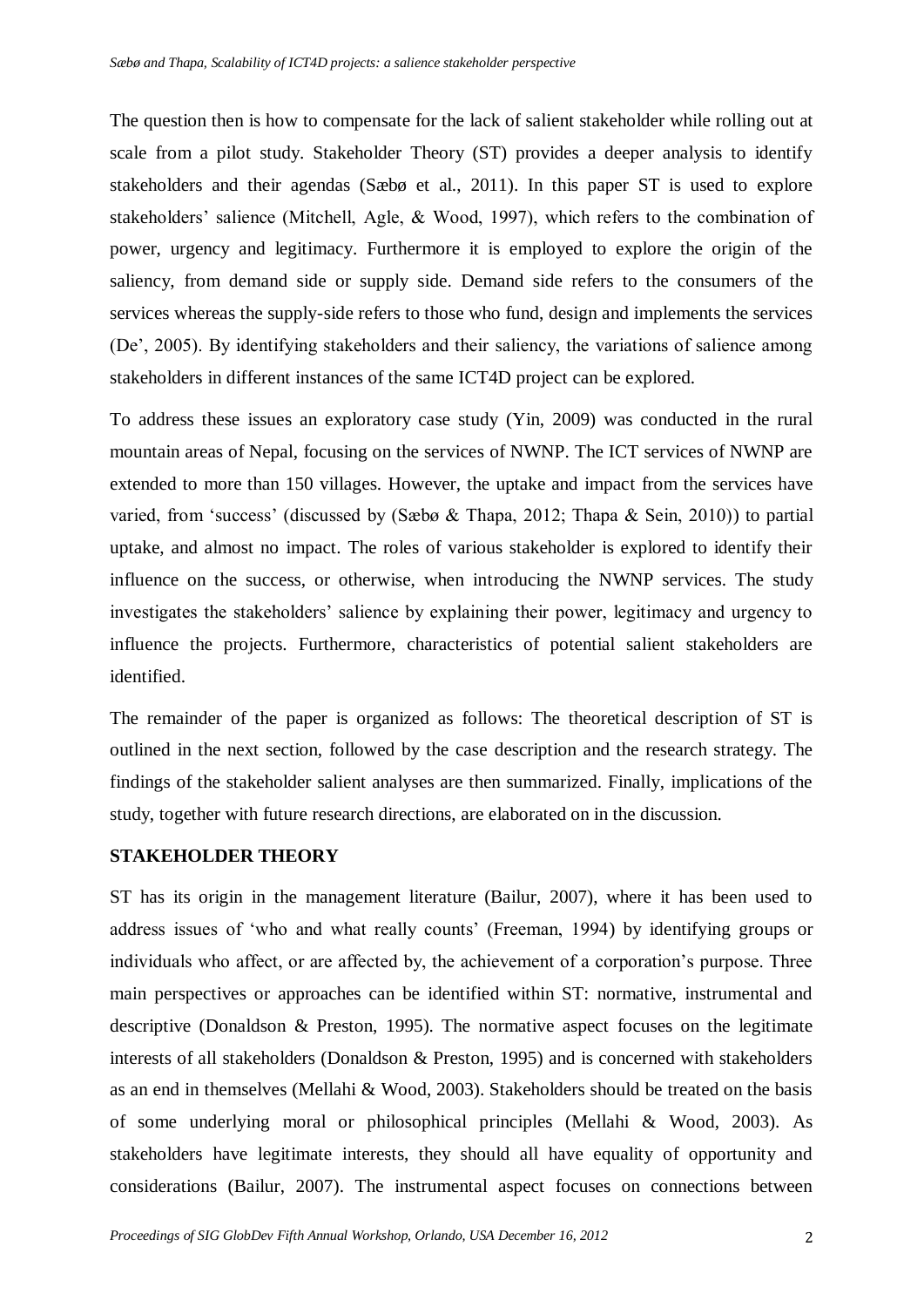stakeholders (Donaldson & Preston, 1995) based on the idea of dependency of interactions and transactions between an organization and its salient stakeholders (Bailur, 2007). The descriptive aspect focuses on the characteristics and behavior of stakeholders involved in a system and how an organization interacts with them (Bailur, 2007), and it details analyses and techniques for identifying and analyzing stakeholders and stakeholders' relationships (Sæbø, Flak, & Sein, 2011). Stakeholders can be viewed as belonging to either the demand side or the supply side.

The theory of stakeholder salience (Mitchell, et al., 1997) offers sound theoretical arguments to explain why some stakeholders are salient, whereas others are not, depending on the relationship between power, legitimacy and urgency (Table 1).

| Power      | Defined as "the ability of those who possess power to bring about the outcomes they desire"<br>(Salancik & Pfeffer, 1974, p. 3). Sources of power can be coercive (physical force, violence or<br>restraint), utilitarian (material or financial resources) and normative (based on symbolic<br>resources). Power is variable, meaning it can be acquired and lost, and it may or may not be<br>exercised.                                                                 |
|------------|----------------------------------------------------------------------------------------------------------------------------------------------------------------------------------------------------------------------------------------------------------------------------------------------------------------------------------------------------------------------------------------------------------------------------------------------------------------------------|
| Legitimacy | Defined as "a generalized perception or assumption that the actions of an entity are desirable,<br>proper, or appropriate within some socially constructed system of norms, beliefs and definitions"<br>(Suchman, 1995, p. 574). Legitimacy is evaluative, cognitive and socially constructed and may<br>be defined and negotiated differently at different levels of social organisation (typically<br>individual, organisational and societal) (Mitchell, et al., 1997). |
| Urgency    | Defined as "the degree to which stakeholder claims call for immediate attention" and is<br>something "calling for immediate attention". It consists of two attributes: "(1) time sensitivity,<br>the degree to which managerial delay in attending to the claim or relationship is unacceptable to<br>the stakeholder, and (2) criticality, the importance of the claim or the relationship to the<br>stakeholder" (Mitchell, et al., 1997, p. 867).                       |

Table 1. Attributes determining a stakeholder's salience (adopted from Sæbø, et al., 2011)

The sum of the attributes determines the salience of a stakeholder, where salient stakeholders possess all three attributes and are more salient than those who possess only one or two of the attributes. Mitchell et al. (1997) argued for a numeric understanding of these attributes, where that stakeholders have, or have not, power, legitimacy and urgency, whereas recent work within the e-government area has successfully applied the salience perspective with a more narrative approach (Flak & Rose, 2005; Scholl, 2004; Sæbø, et al., 2011).

#### **CASE DESCRIPTION**

Our case study was conducted within the NWNP project. The project was initiated to create socioeconomic opportunities for the mountain communities. Since 2003, the NWNP has been in full-fledged operation. The project is an example of early grassroots movements by adapting ICT to the local context. NWNP succeeded despite difficult circumstances, such as lack of government support, funding, technical knowledge, power, human capacity and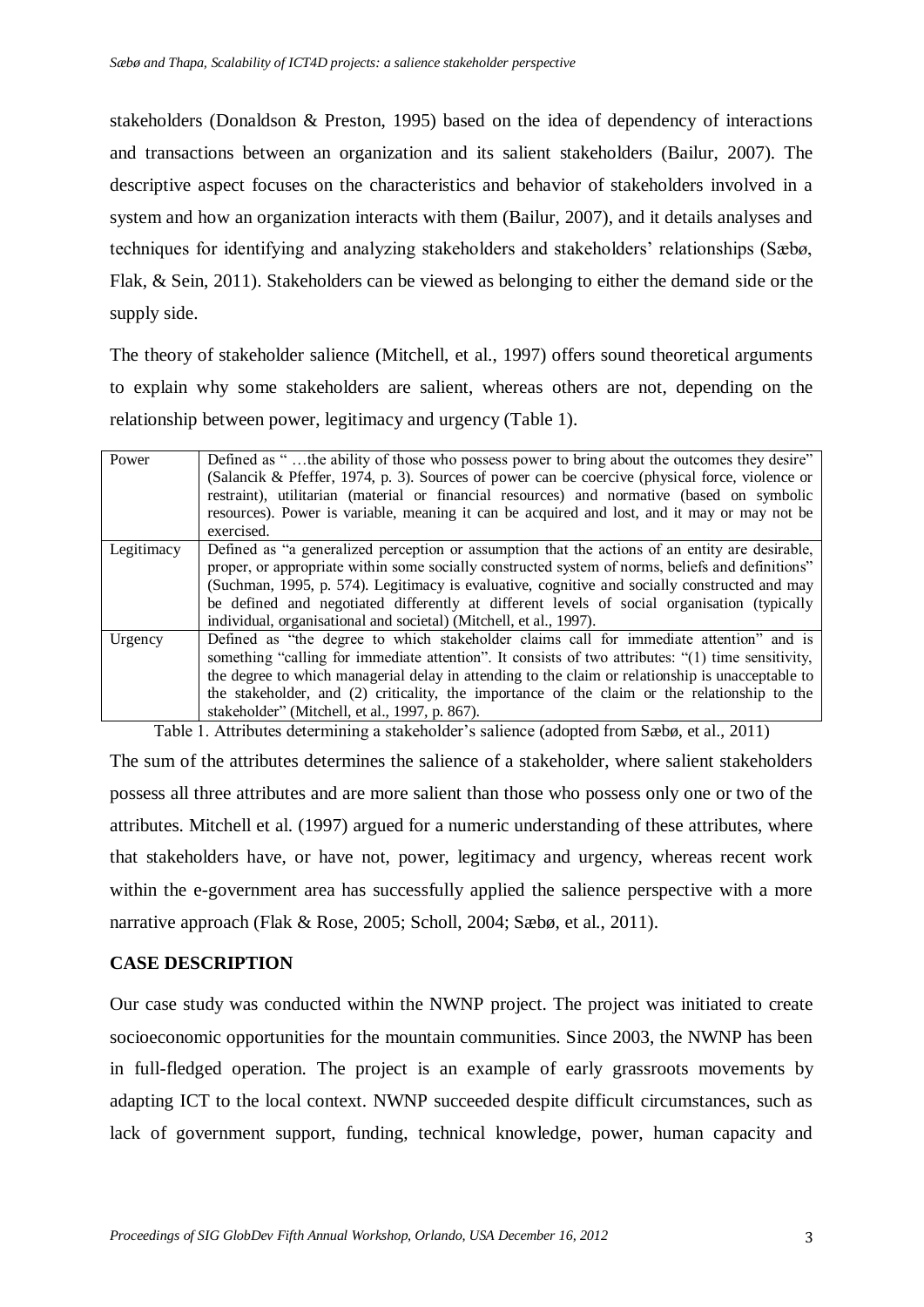unstable political systems. Previous studies show some evidences of socioeconomics progress as reported by (Sæbø & Thapa 2012, Thapa, Sein & Sæbø 2011).

The first round of data collection was carried out in the villages of Nangi and Tikot. Nangi was the first village in the mountain region to receive Internet connection through the NWNP. The second and third rounds of data collection covered eight other villages in the Myagdi district. Most of the young people from these villages have migrated to urban places to search for employment, leaving behind retired army personnel and elderly people. One young social activist stated *"the place has become a dumping site for disabled and elderly people. Educated people are not staying in the village; they are migrating to urban places."* Remittances from their children working in foreign countries are one of the main sources of revenue for the villagers as the majority of young people work abroad. NWNP has motivated some young people to choose teaching and farming rather than joining the army in India or the UK. Although the project has installed telemedicine services in a few villages, medical services are still in a dire state.

The use of Internet services has gradually increased following the introduction of services by the NWNP and other telecommunication companies. However, Internet services are frequently disrupted because of technical problems, particularly outside the villages of Nangi and Tikot.

#### **RESEARCH METHOD**

The goal of this study is to identify stakeholders' salience to explore the scalability of ICT4D when rolling out on a wider scale. Given the emphasis on understanding phenomena within a real-life context through a rich description of particular instances (Yin, 2009), it is appropriate to design a qualitative study. In this paper, we followed the method described by Yin (2009) who argued that qualitative case studies typically answer research questions that address 'how' and 'why'. Yin's approach was selected because this study investigated how stakeholders influenced the projects and why they influenced them. By identifying their salience, we aimed to understand the dynamics present within the contextual setting (Cavaye, 1996).

The research followed qualitative data collection and analysis strategies, where the primary mode of data collection was in-depth interviews. A total of 33 individual interviews were conducted along with 6 focus groups interviews, in addition to observation and document analysis (listed in Table 2). The interviews were recorded, transcribed, coded and categorized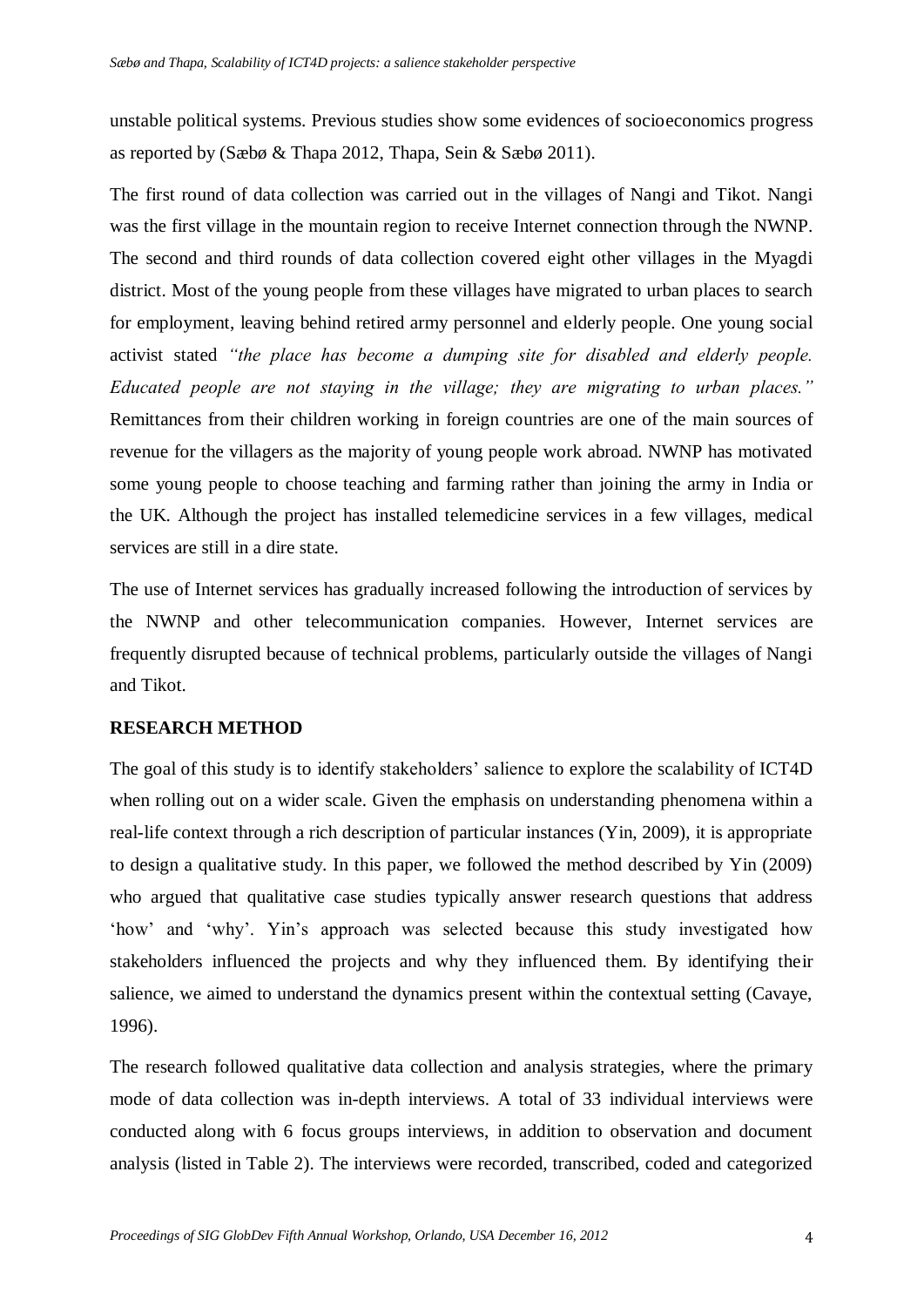in accordance with the stakeholder framework. The principles developed by Klein and Myers (1999) were used as guidelines to validate the process. For example, the hermeneutic circle guided the mapping process of the codes to the theoretical concepts, followed by an iterative analysis process to connect the codes with categories and sub-categories.

| <b>Case studies</b>     | <b>Interviewees</b> | Number of  | Other sources of information       |  |
|-------------------------|---------------------|------------|------------------------------------|--|
|                         |                     | interviews |                                    |  |
| Nangi (successfully     | <b>Teachers</b>     |            | Three focus group interviews with  |  |
| implemented NWNP)       | Headmaster          |            | schoolchildren, members of the     |  |
|                         | VDC chair           |            | community and the telemedicine     |  |
|                         | Health workers      |            | team                               |  |
|                         | Schoolchildren      | 6          | Observation in the classroom and   |  |
|                         | Team leader (NWNP)  |            | telemedicine centres               |  |
|                         | <b>SME</b> workers  | 2          | Document analysis of NWNP project  |  |
|                         |                     |            | report                             |  |
| <b>Kendo</b> (partially | <b>Teachers</b>     |            |                                    |  |
| implemented NWNP)       | Headmaster          |            |                                    |  |
|                         | Members of the      | 2          |                                    |  |
|                         | community           |            |                                    |  |
|                         |                     |            |                                    |  |
| Poudar (no              | <b>Teachers</b>     | 3          | Three focus group interviews with  |  |
| implementation of       | Headmaster          |            | members of a mother's group,       |  |
| the NWNP)               | Members of the      | 8          | members of a youth group, elderly  |  |
|                         | community           |            | people, schoolchildren and members |  |
|                         |                     |            | of the community                   |  |
|                         |                     |            | Observation in the classroom       |  |

Table 2. Study group and data collection

#### **FINDINGS**

Stakeholders were identified on the basis of their legitimacy in the community and their relationship to the NWNP. In this context, the legitimacy of the stakeholders was recognized through the normative perspective by investigating social norms and shared objectives rather than any formal contract between the stakeholders and organization (Donaldson & Preston, 1995). Some of the stakeholders identified were both from the demand side and the supply side of the NWNP. For example, members of the community, social activists and teachers were directly involved during the initiation of this project and, at the same time directly or indirectly influenced by the project. After identifying the stakeholders involved, analyses were undertaken to identify the salient stakeholders, i.e., those who possessed the attributes of legitimacy, urgency and power.

Demand- side stakeholders include groups such as schoolchildren, youth groups, SME workers and women's groups. For example, a women's group called 'Aamasamoh' is very active in social development activities, such as controlling the use of alcohol, arranging cultural programs, promoting sanitation and running women's awareness programs. Supplyside stakeholders include groups such as ISP suppliers, Nepal Telecommunication officials,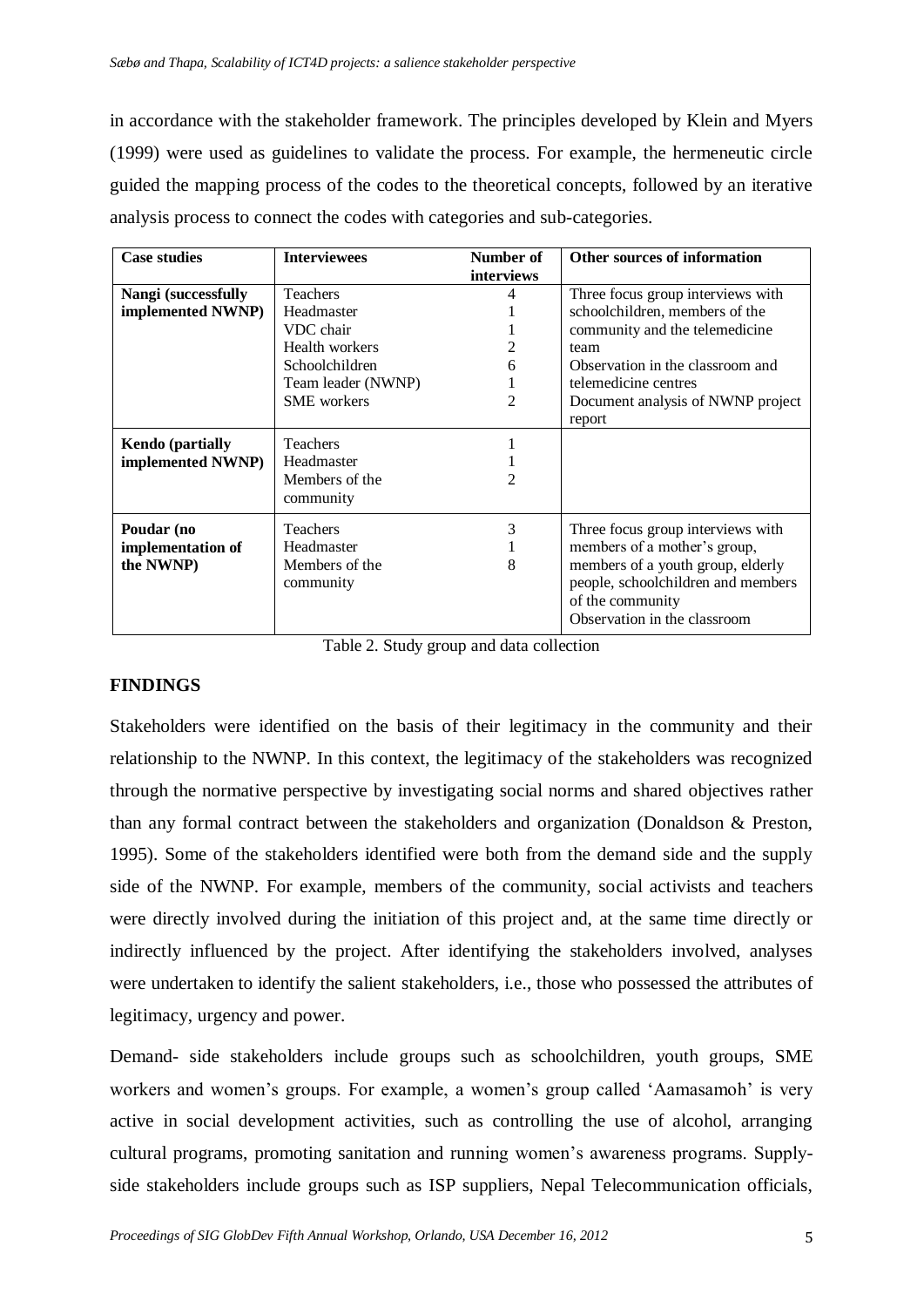medical doctors and technical experts, as well as volunteers who were initially neither at the demand side nor at the supply side. However, they gained an important role during the initiation of the NWNP by, for instance, providing technical training and some computer equipment during the initial stages of the project. Table 3 summarizes the stakeholder analyses of the case investigated. The bold text indicates stakeholders with special interests, which will be discussed in further detail below.

| <b>Village</b> | <b>Stakeholders</b>      | <b>Demand-side</b><br>stakeholders | Supply-side<br>stakeholders | Degree of salience |            |                |
|----------------|--------------------------|------------------------------------|-----------------------------|--------------------|------------|----------------|
|                |                          |                                    |                             | Power              | Legitimacy | <b>Urgency</b> |
| Nangi          | <b>Teachers</b>          | X                                  | X                           | Medium             | High       | High           |
|                | Health workers           | X                                  | X                           | Medium             | Medium     | High           |
| (success)      | VDC chair                | X                                  |                             | Medium             | High       | High           |
|                | <b>SME</b> workers       | X                                  |                             | Medium             | Medium     | High           |
|                | Schoolchildren           | X                                  |                             | Low                | Low        | High           |
|                | Social activist (Pun)    | $\mathbf X$                        | $\mathbf X$                 | High               | High       | <b>High</b>    |
|                | Headmaster               | X                                  | X                           | Medium             | High       | High           |
|                | ISP supplier             |                                    | X                           | High               | Medium     | Low            |
|                | Technical experts        |                                    | X                           | Low                | Medium     | Low            |
|                | Doctors                  |                                    | X                           | Medium             | High       | Medium         |
|                | Universities             |                                    | $\mathbf X$                 | Medium             | High       | Low            |
|                | International volunteers |                                    |                             | Low                | Low        | Medium         |
| Pouder         | Teachers                 | X                                  | X                           | Medium             | High       | High           |
|                | Health workers           | X                                  |                             | Low                | Medium     | High           |
| (partial       | VDC chair                | X                                  |                             | Medium             | High       | Medium         |
| success)       | <b>SME</b> workers       | X                                  |                             | Low                | Medium     | High           |
|                | Schoolchildren           | X                                  |                             | Low                | Low        | High           |
|                | Social activist (Pun)    |                                    | $\mathbf X$                 | Medium/high        | High       | <b>Medium</b>  |
|                | Headmaster               | X                                  | $\mathbf X$                 | Medium             | High       | High           |
|                | Social activist (Tak)    | $\mathbf X$                        | $\mathbf X$                 | <b>High/medium</b> | High       | <b>High</b>    |
|                | ISP supplier             |                                    | X                           | Low                | Medium     | Low            |
| Kendo          | <b>Teachers</b>          | X                                  |                             | Low                | Medium     | High           |
|                | Health workers           | X                                  |                             | Low                | Low        | High           |
| (no impact)    | VDC chair                | X                                  |                             | Low                | Medium     | High           |
|                | <b>SME</b> workers       | X                                  |                             | Low                | Low        | High           |
|                | Schoolchildren           | $\mathbf{X}$                       |                             | Low                | Low        | High           |
|                | Social activist (Pun)    |                                    | $\mathbf X$                 | Medium/high        | High       | <b>Medium</b>  |
|                | Headmaster               | X                                  |                             | Low                | Medium     | High           |
|                | ISP supplier             |                                    | X                           | Low                | Medium     | Low            |

Table 3. Stakeholder analysis

The stakeholder analyses explored differences between the seemingly similar villages. Salient stakeholder scoring was only high in all three attributes in the more successful case, the Nangi village, where the social activist Mahabir Pun scored high on urgency, legitimacy and power. Mahabir, who is from this area, recognized the urgent need for such projects while doing his graduation in the US. He understood the importance of information technology in bringing socio-economic benefits to the socially and politically excluded mountain regions. After years living and working in this village, Mahabir had legitimacy (from a normative perspective) among the citizens living in this village, despite the fact that the establishment of a wireless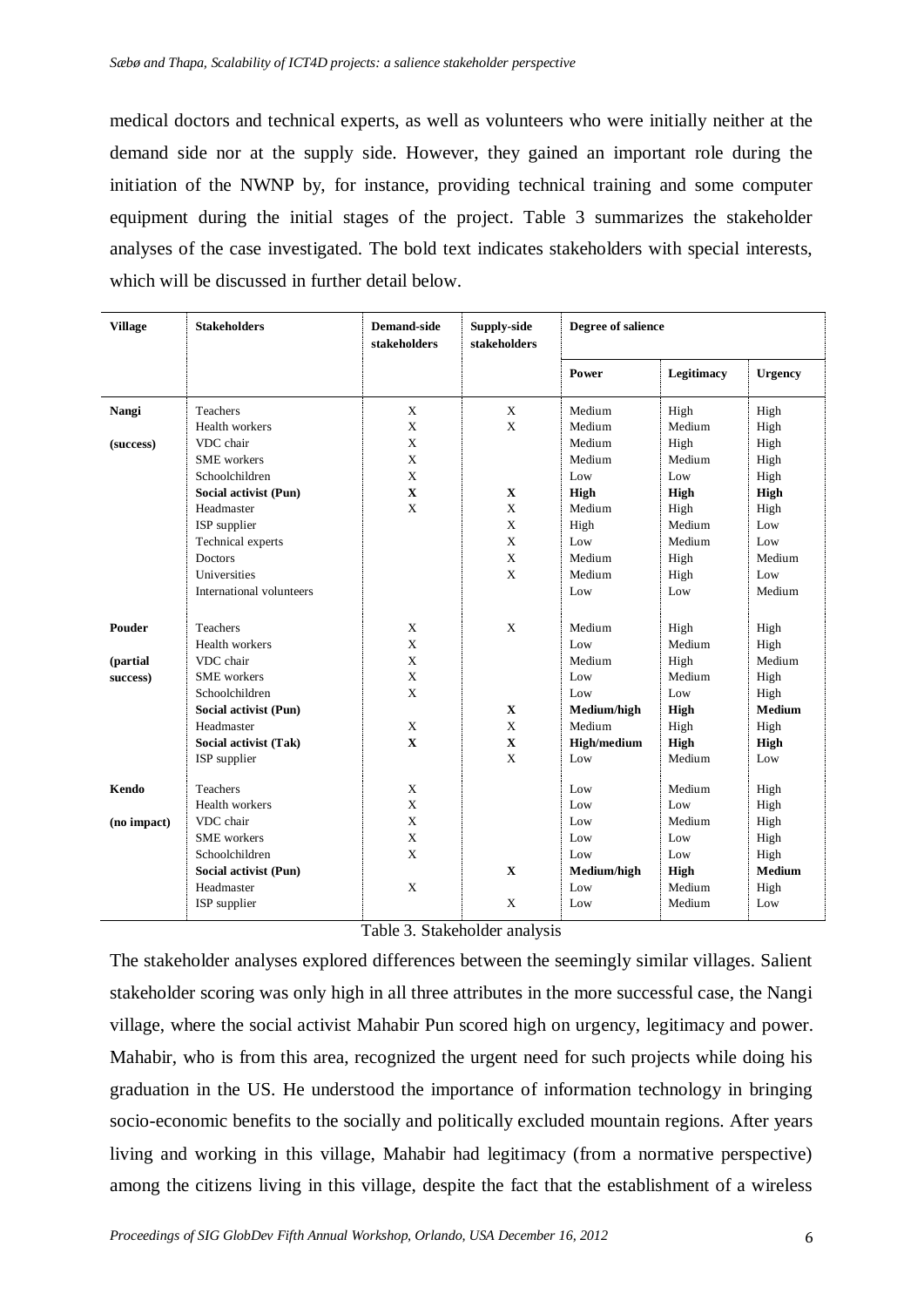project was an illegal act at that time. Although he did not have enough power, he kept on working on this project. Power relates to the ability of the stakeholder to acquire resources and to enroll and mobilize the community towards a shared goal. Mahabir spent years appealing to the people of the Nangi community to convince them of the need for information technology and to commit them to support his desire to bring information technology to one of the remotest corners of Nepal. To gain power, Mahabir worked with existing mountain communities who are involved in rural development activities. Gradually, he won the support of his community in the Nangi village and gained power from other demand-side stakeholders. One villager stated:

"*The main credit goes to Mahabir, because it was not possible without him, still I didn't find any other person who came here to work like Mahabir. For example, there are many people from foreign countries who came to observe the project, but there was no one who says that I will work with Mahabir. Therefore, until Mahabir is here it will function properly, however in his absence we need another person like him for the sustainability of this project. Therefore, in his absence this project may not function properly, I am bit worried about it*"

Mahabir had to target the supply-side stakeholders who were needed to gain the power, in terms of implementation of the project. Supply-side stakeholders had resources, but they had no urgency to implement the ICT4D projects in these remote areas. As a director of the Nepal telecom authority stated, "two main reasons of supply-side passiveness were 'difficult geographical structure and lack of business model". ST proposes that all persons or groups with legitimate interests participating in an enterprise do so to obtain some benefits (Mitchell et al., 1997). The private sector had no incentive to invest in the project. In the absence of support from supply-side stakeholders, Mahabir was not able to implement the wireless project or, in theoretical terms, still missing the saliency of power. To acquire power, accumulation of resources was vital, for example, to install Wi-Fi stations. At this stage, volunteers played an important role in acquiring power. They donated used equipment and utilized their skills. The villagers made a collective effort to build wooden box computers and radio stations. Gradually, the project started to attract attention, nationally and internationally. Mahabir was recognized for his work and received the Magsaysay award. This recognition further strengthens his credibility. The people of the community began to acquire resources to implement NWNP.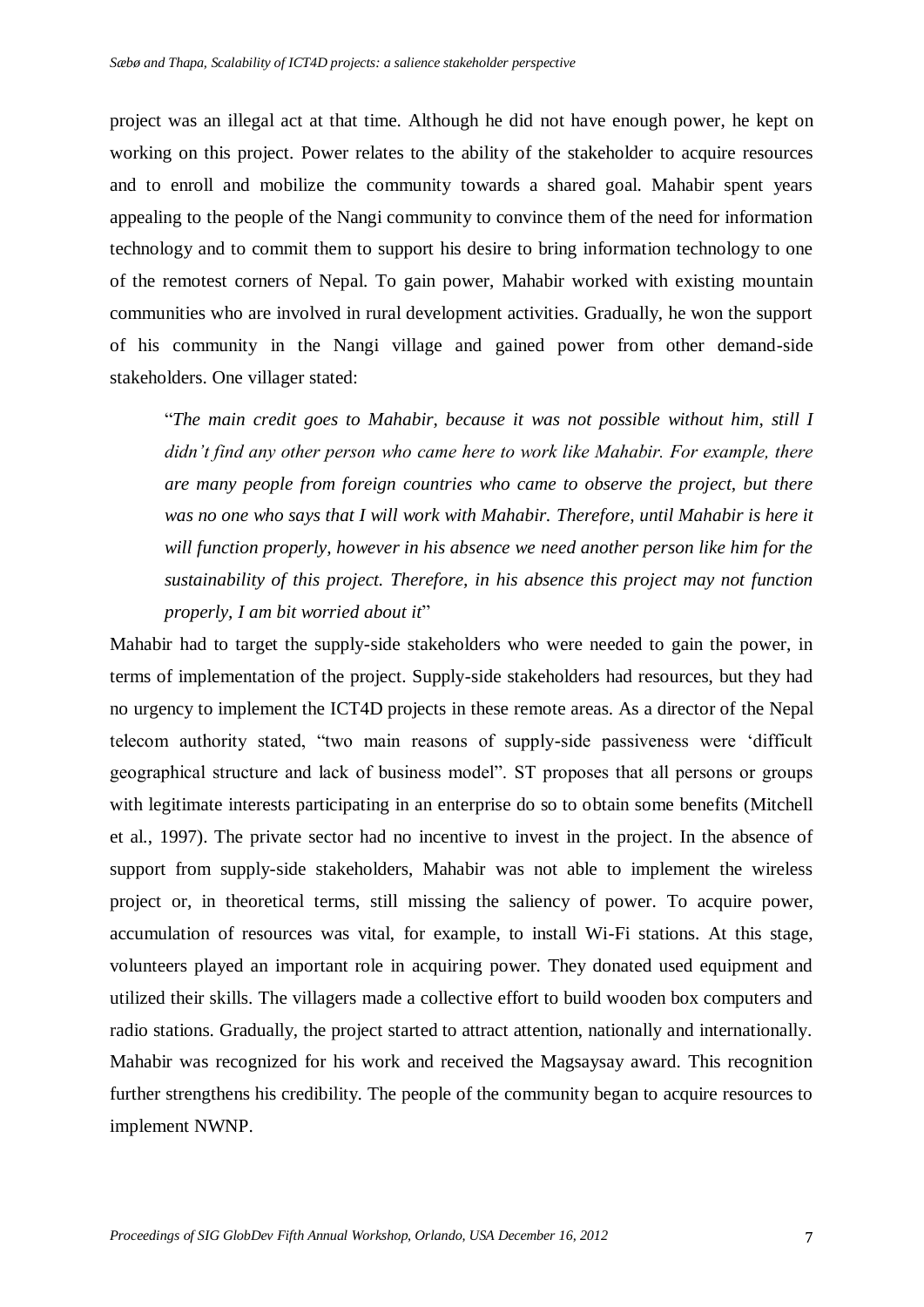Mahabir's salient stakeholder role was rooted in both the demand side, as well as the supply side. As he had lived in this village for years he knew the needs and the demands. His supplyside salient role was based on his role as the initiator of the NWNP, providing equipment, technical support and training (among others) on how to use the services provided.

Turning to other villages, with limited or no use of the services provided, the question remains why some villages were relatively successful, whereas others were not, despite having similar kinds of technology. In the other two villages reported in this paper, Mahabir's role was more on the supply side. Mahabir is well known and highly respected all over Nepal. Consequently, his power remains high wherever the NWNP is initiating new projects. Nevertheless, from a supply-side perspective, his salience concerning power and urgency are reduced. For instance, his ubiquitous presence in maintaining and managing the whole network could not be scaled to these distant villages. As stated by one of the villagers from Kendo village:

"*In other villages, people from foreign countries and government agencies invest in development projects, but in our village there is no spokesperson who can speak on our behalf. There are some clever people here, but they don't want to stay in this village*".

Headmasters, along with VDC chairs, were influential in terms of legitimacy, especially if they belong to same community. Teachers and students in these villages had urgency for ICT services, although the stakeholders were lacking 'power' to implement the ICT4D projects. A headmaster stated:

"*In this Myagdi district, there are just three government schools that provide computer education: Narjang, Pouder and Nangi. Because of that, students feel proud that they are able to learn this technology. However, there is an absence of resources, including a lack of access to computers at home, they are not able to use it for maximum benefits*".

In Pouder, the 'partial success' example, there was a social activist, Mr. Tak Pun, was considered 'another Mahabir Pun' by his fellow villagers. He has local knowledge, is a respected member of his community, understands the need for and the potential of introducing NWNP and is willing to take part in managing and organizing the services provided. However, from the salience perspective, Tak was lacking power, both from the demand side and the supply side. From the demand side, Tak did not have the power to get other people within the villages to commit to the project. This relates very much to his lack of power from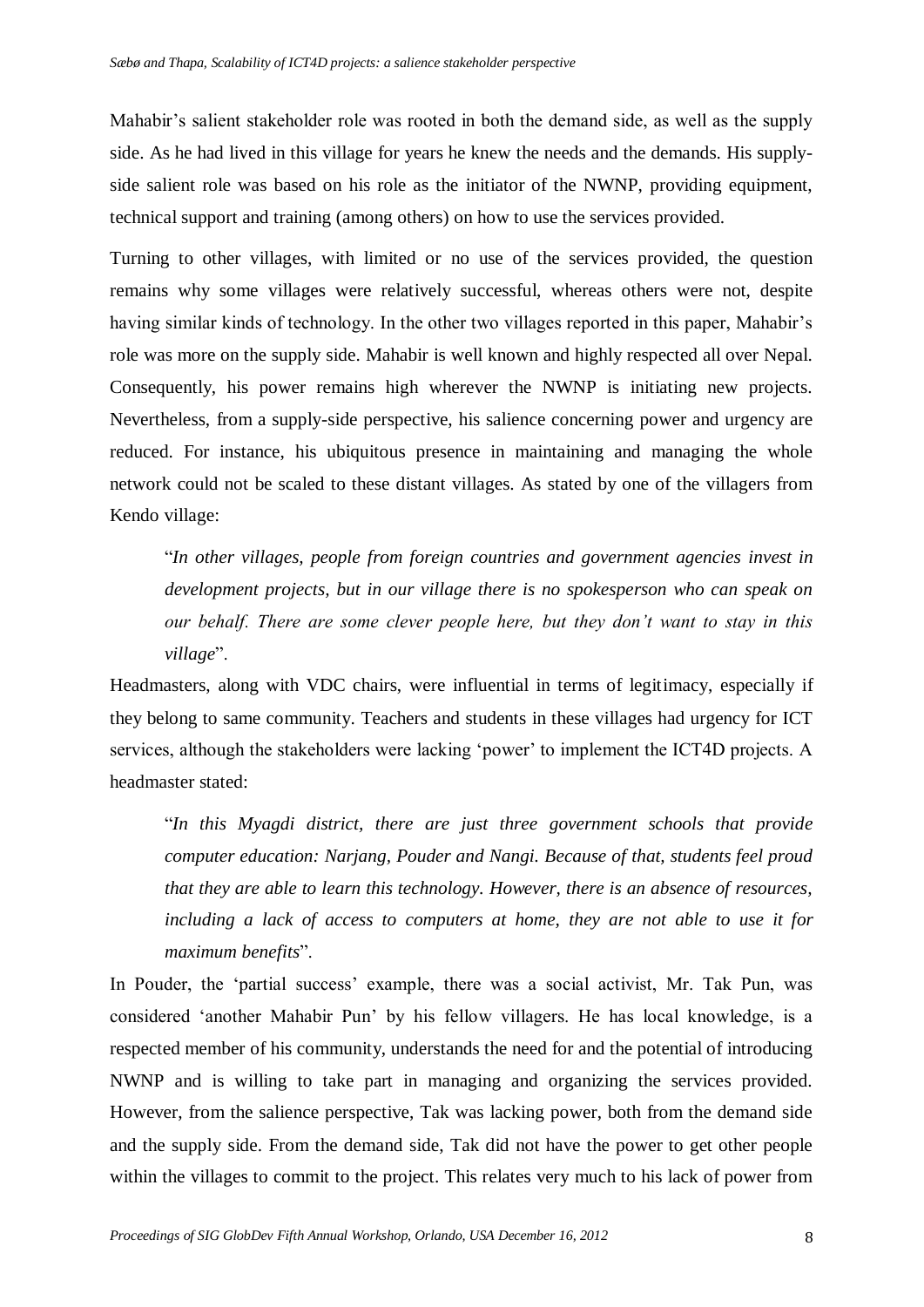the supply side: lack of technical knowledge and know-how to convince his fellow citizenships about his salient stakeholder role. Compared with Mahabir's saliency, Tak has similar demand-side saliency, but lower supply-side saliency.

#### **DISCUSSION**

The study explores the salience attributes of salient stakeholders, and identifies potential stakeholders when rolling out ICT4D projects. Stakeholder analysis allows for a better understanding of the salience of various stakeholders in ICT4D projects. Furthermore, the study elucidates the concept of demand-and supply-side stakeholders (De', 2005) in explaining the salient attributes of the stakeholders.

Our first research question was answered by looking at a successful case: the implementation of the NWNP in the Nangi village. Several stakeholders scored high from this village, both from the demand side and the supply side. The local community supported NWNP, but the importance of Mahabir Pun cannot be overestimated. He had powerful political connections, including ministries in Kathmandu, and he maintained and managed the entire network. The findings demonstrate the importance of the salient stakeholder in the success of ICT projects. Main contribution from this study relates to the identification of the salient stakeholder's roles that are important to success. Supply side-stakeholders were needed, however, the demandside stakeholders were actually more important. In the absence of legitimacy, urgency and power from the demand side to execute such projects, they are not likely to succeed, irrespective of the amount and salience of the supply-side stakeholders. In the Nangi example, Mahabir combined salience from the demand and the supply side, thus, being the ideal salient stakeholder.

In the example of the failed NWNP project, there were no demand-side salient stakeholders. As Mahabir, representing the salient stakeholder in the pilot project can not act as a demandside stakeholder in all new villages where the NWNP is replicated, success is dependent on actual or, at least, potential demand-side salient stakeholders.

The discussion above leads to the next research question: who are potential salient stakeholders when rolling out at wider scale, and what characterizes their salience? This paper argues for the importance of a demand-side salient stakeholder when rolling out. Looking at the partially successful and no impact cases of Poudar and Kendo can address the research question respectively.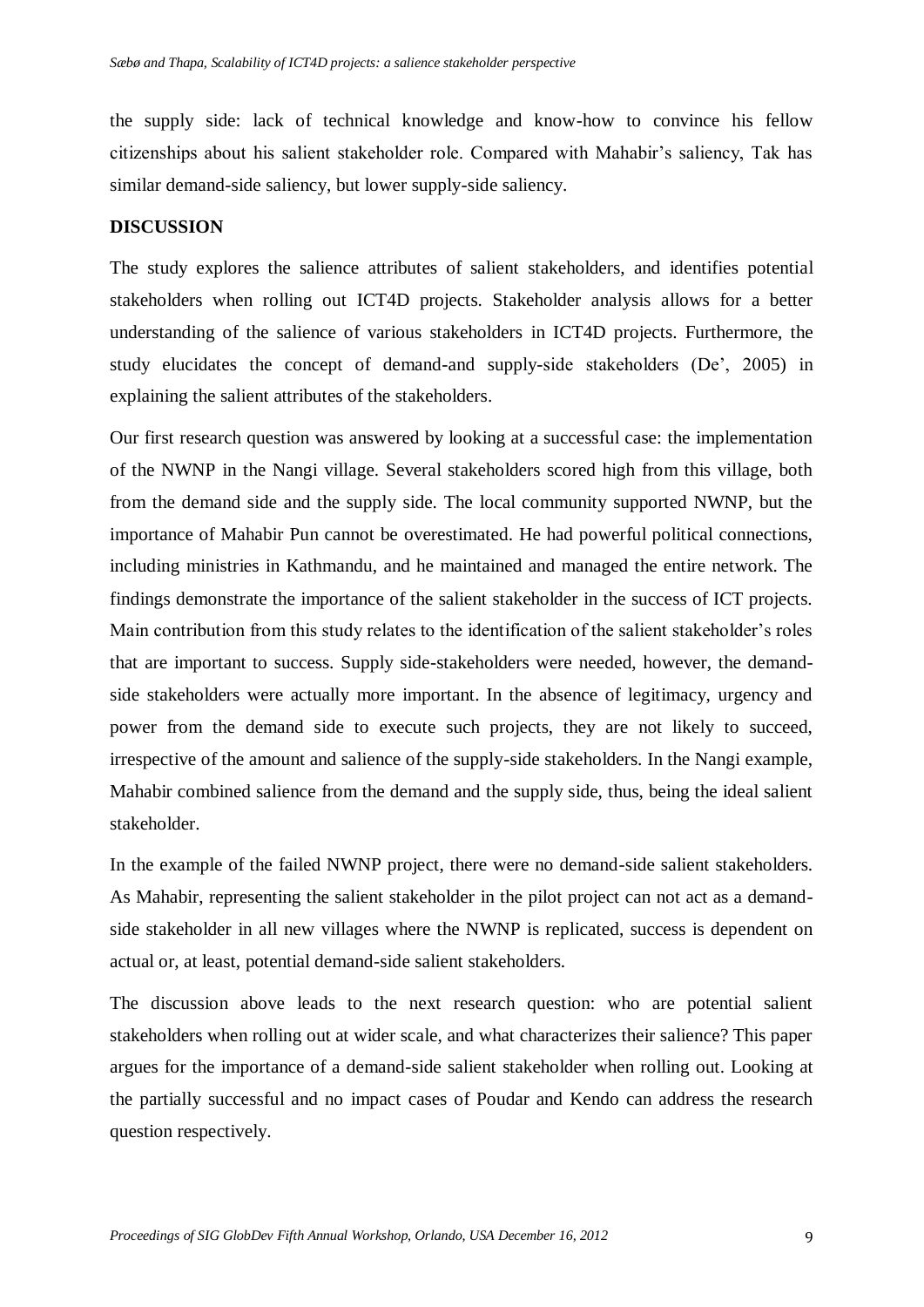In Kendo, the demand-side stakeholders had low saliency (Table 3). Although they had an urgent desire to achieve something (based on their knowledge of the successful implementation of the NWNP at Nangi and Tikot), they lacked the legitimacy to enable them to do so and/or the power to encourage other people to commit and contribute to the project. Thus, when the NWNP was implemented, Mahabir and his team had no potential counterpart who could secure the commitment of the villagers to get the project up and running, to act as an evangelist, informing everyone about the importance of the provided services.

In Poudar, on the other hand, had one local social activist, Tak Pun, who was aware of the urgency of the project, and had the legitimacy and some power to get people committed. His weakness was a lack of understanding and knowledge about technological aspects of the NWNP; he also lacked the power to influence the supply side of the project. Tak Pun does not have the saliency to act as a salient stakeholder to bring about the success of the NWNP in his home village. However, he has the potential to become a salient stakeholder and play a similar role to that of Mahabir Pun. He has the local knowledge, legitimacy and urgency to aid development concerning health-related issues, education and business opportunities for the villagers.

NWNP has so far focused on developing local knowledge about technical issues when rolling out at scale by training local boys how to install and run the equipment. They are currently working on improving their competence level so that are not only able to fix errors, but also manage and plan the technical infrastructure (Sæbø & Thapa, 2012; Thapa, Sein, & Sæbø, 2012). This paper argues that technical support and know-how are necessary, but not sufficient to succeed. A more critical success factor is the role of salient stakeholders. Thus, it is important to identify and focus on potential stakeholders who may champion the project when it is being rolling out at wider scale. The ideal candidate should be a demand-side stakeholder; the need for a local presence and local know-how are required to succeed.

The candidate needs urgency. Here, our argument is in line with suggestions made by Sæbø et al. (2011) who suggested that a sense of urgency was the decisive factor in motivating actions and changes throughout a project. Furthermore, the candidate needs legitimacy in his local community. Legitimacy, seen from a social perspective, takes years to obtain, as exemplified by the time-consuming process Mahabir Pun went through in Nangi village. Ultimately, what distinguishes an actual salient stakeholder from a potential one is the power to bring about outcomes in the local community. Our findings suggest that there is a link between the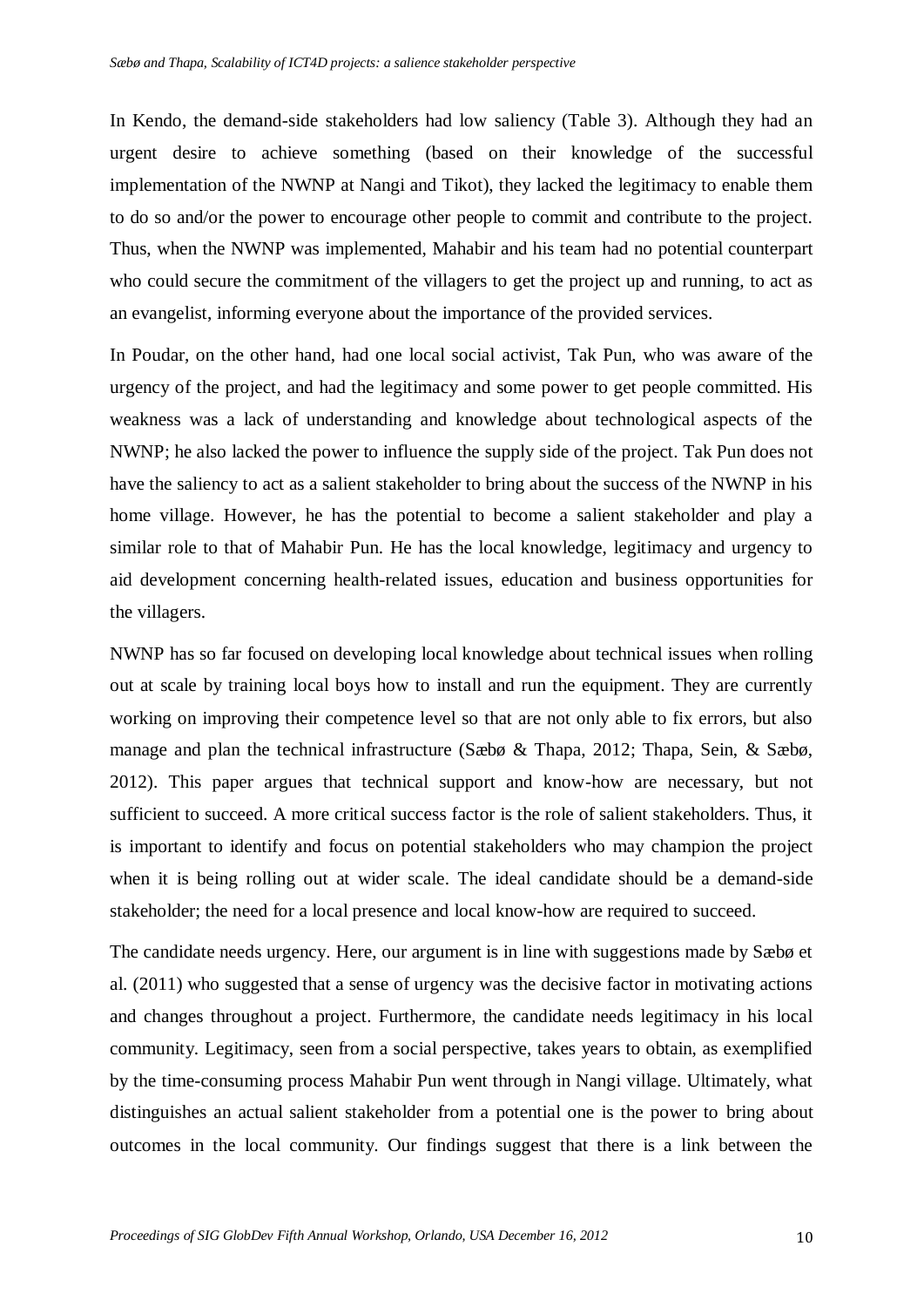demand-side and the supply-side power. More work is needed to fully explore the process to transform a potential salient stakeholder into an actual one.

#### **IMPLICATIONS**

#### *Implications for practice*

Our study has illustrated the usefulness of conducting stakeholder analysis in ICT4D projects. The salience analysis has important implications for practice. As already described, the stakeholder analysis illustrates the importance of identifying potential (and actual) salient stakeholders and their salience early on and of updating the stakeholder analysis regularly in conjunction with various phases of the project (Sæbø et al., 2011). Our findings strongly indicate the importance of identifying a demand-side stakeholder who may act as the salient stakeholder for the project.

Based on our findings, we propose three main issues that practitioners should keep in mind when working on ICT4D projects:

- Demand-side salient stakeholders or evangelist in the local communities are necessary for every new instance of a project when rolling out at scale.
- The salient stakeholders have to come from the demand side because the supply side rarely has the legitimacy and urgency in the local community. Legitimacy is difficult to transfer from the supply side to the demand side, as it involves gaining trust and endorsement from the local community.
- If demand-side stakeholders with high scores in the areas of urgency and legitimacy are present, then power can be transferred from the supply-side stakeholders. The transferability is contingent on the stakeholders having supply-side and demand-side roles.

#### *Implications for research*

The findings reported in this paper generates the following research question for further investigation:

 How can salience be transferred from actual salient stakeholders to potential salient stakeholders when rolling out ICT4D pilot project at a larger scale?

There is a possible risk of reporting findings from villages in various project phases as successes or failures. The project at Nangi has been up and running for a while, and this could explain why there are more on-going activities there compared with the two other villages.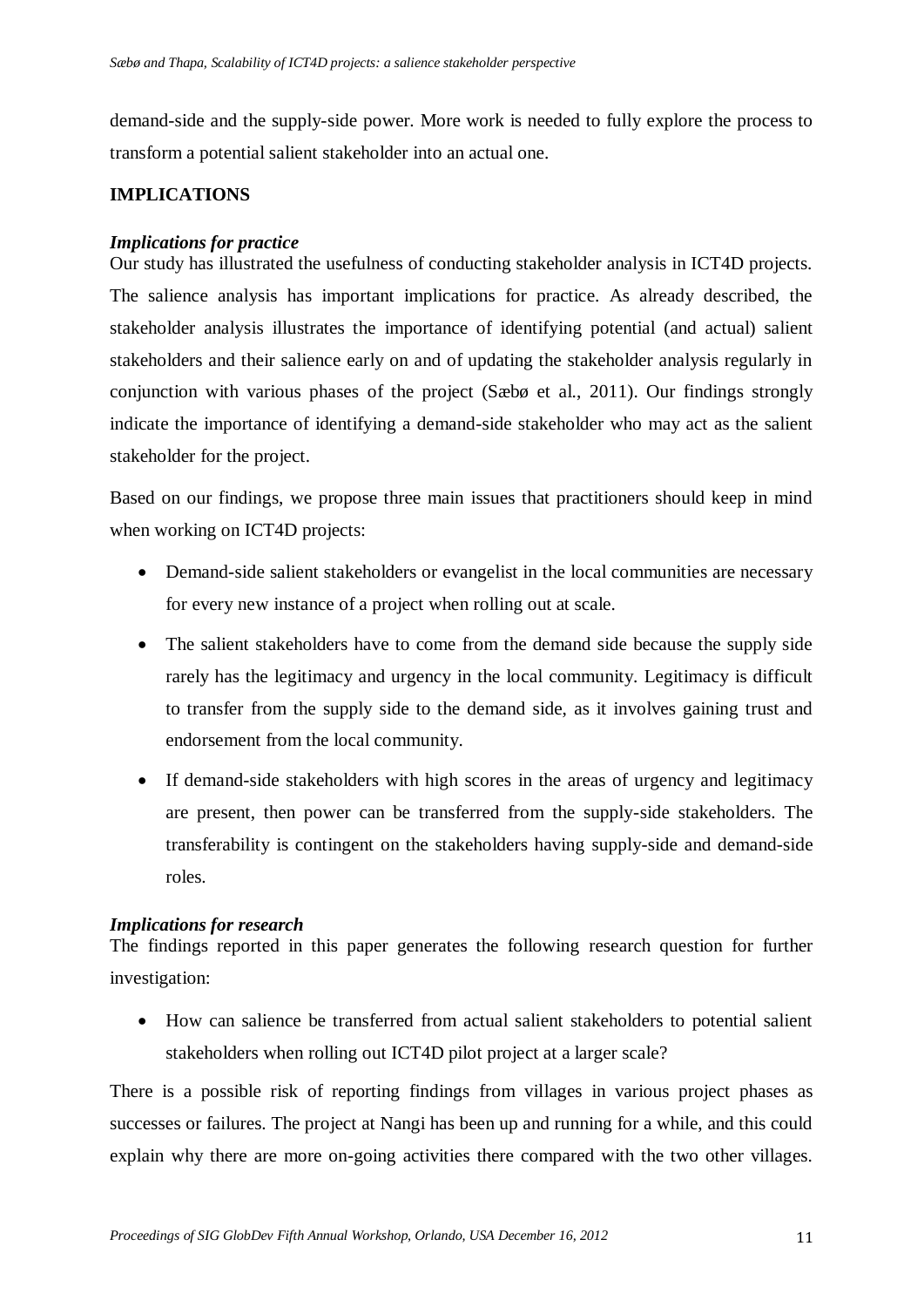Acknowledging this potential weakness, we argue that the time horizons of the first pilot village and the villages where the project was replicated are different. Mahabir Pun spent years developing the organization, securing commitment from the villagers and external stakeholders and, at the same time, designing and developing services. More work is needed to understand how the long process in the pilot study could be shortened where the project are to be replicated.

An interesting perspective for further research would be to look at the external strength of NWNP when rolling out at scale. Mahabir Pun's contribution is well known all over Nepal, and he is highly respected. If the NWNP is able to succeed in other areas and build on its initial successes, the external strength of the supply-side stakeholders may further increase. Future research is needed to explore if and how such strong external forces are helpful to overcome difficulties such as the lack of demand-side salient stakeholders.

#### **REFERENCES**

- 1. Bailur, S. (2007). Using Stakeholder Theory to Analyze Telecenter Projects. *Inf. Technol. Int. Dev., 3*(3), 61-80.
- 2. Cavaye, A. L. M. (1996). Case study research: a multi-faceted research approach for IS. *Information Systems Journal, 6*(3), 227-242.
- 3. De', R. (2005). E-Government Systems in Developing Countries: Stakeholders and Conflict
- 4. Electronic Government. In M. Wimmer, R. Traunmüller, Å. Grönlund & K. Andersen (Eds.), (Vol. 3591, pp. 26-37): Springer Berlin / Heidelberg.
- 5. DíazAndrade, A., & Urquhart, C. (2010). The role of social connectors in seeking computer-mediated information in rural societies. *HUMAN IT, 11*(1), 1-29.
- 6. Donaldson, T., & Preston, L. E. (1995). The Stakeholder Theory of the Corporation: Concepts, Evidence, and Implications. *The Academy of Management Review, 20*(1), 65-91.
- 7. Flak, L. S., & Rose, J. (2005). Stakeholder Governance: Adapting Stakeholder Theory to E-Government. *Communications of the Association for Information Systems, 16*, 642- 664.
- 8. Freeman, R. E. (1994). The Politics of Stakeholder Theory: Some Future Directions. *Business Ethics Quarterly, 4*(4), 409-421.
- 9. Mellahi, K., & Wood, G. (2003). The Role and Potential of Stakeholders in "Hollow Participation": Conventional Stakeholder Theory and Institutionalist Alternatives. *Business and Society Review, 108*(2), 183-202.
- 10. Mitchell, R. K., Agle, B. R., & Wood, D. J. (1997). Toward a Theory of Stakeholder Identification and Salience: Defining the Principle of Who and What Really Counts. *The Academy of Management Review, 22*(4), 853-886.
- 11. Salancik, G. R., & Pfeffer, J. (1974). The Bases and Use of Power in Organizational Decision Making: The Case of a University. *Administrative Science Quarterly, 19*(4), 453-473.
- 12. Scholl, H. J. (2004). Involving salient stakeholders: Beyond the technocratic view on change. *Action Research, 2*(3), 281-308.